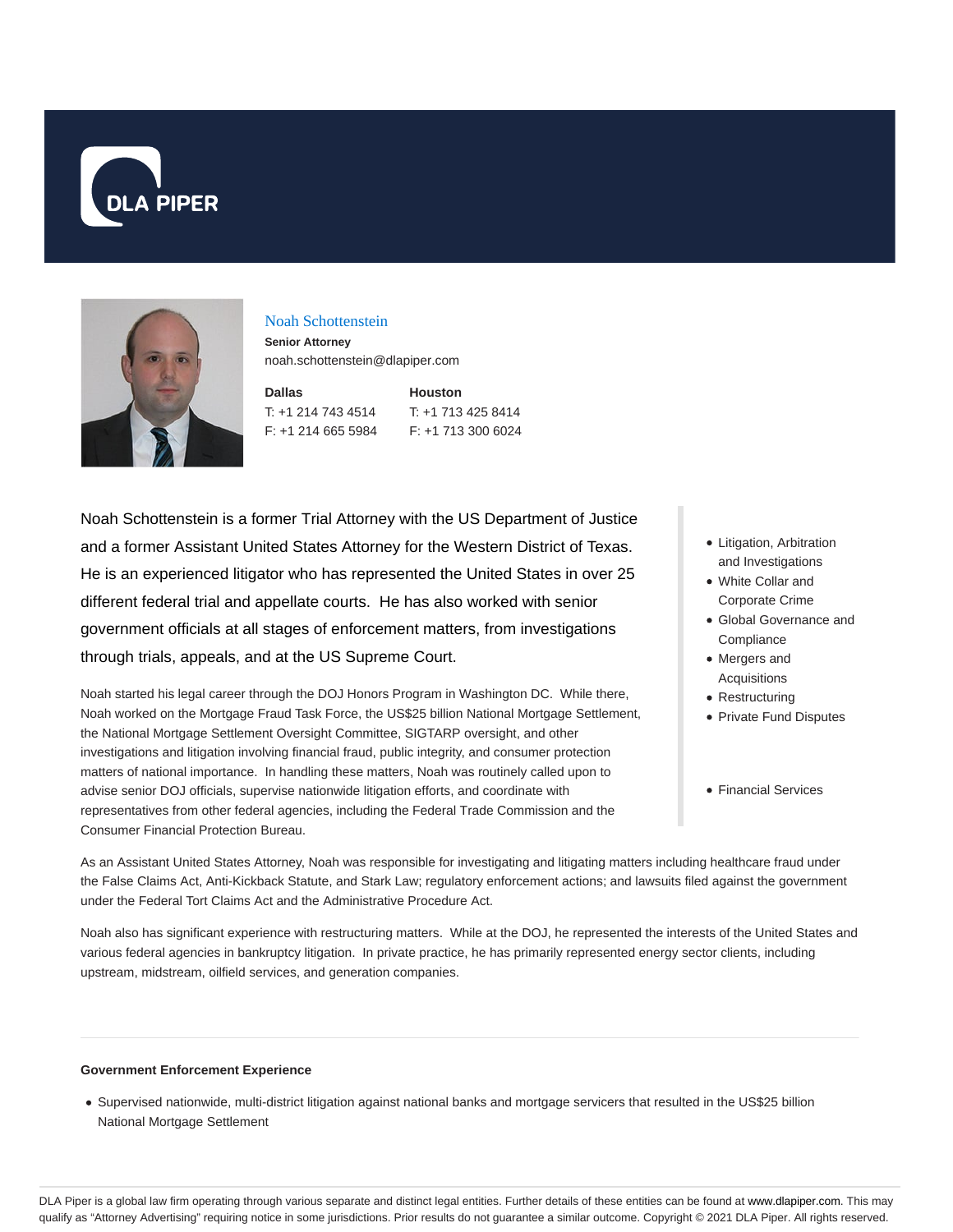- Assisted with joint DOJ-FTC case asserting UDAP claims against Bank of America that resulted in a US\$108 million settlement
- Advised senior government officials on civil enforcement actions against financial institutions for false claims and fraud on government sponsored entities
- Assisted with multi-agency fraud investigation into mortgage securitization practices
- Led multi-district health care fraud investigation concerning over US\$100 million in claims by a provider group
- Assisted with False Claims Act case against a compounding pharmacy that resulted in US\$22.5 million settlement
- Assisted with False Claims Act case against furniture importer for evading anti-dumping claims
- Prosecuted bankruptcy and investment fraud scheme targeting immigrant communities
- Assisted with multi-jurisdictional case against mortgage servicer for fraudulent endorsements of loan documents.
- Assisted with pension fund fraud investigations
- Represented the United States in numerous bankruptcy cases, including Solyndra, Lehman Brothers, AMR, Kodak, Yellowstone Club, and ASARCO
- Assisted the Office of the Solicitor General with over a dozen matters before the Supreme Court

#### **Restructuring Experience**

- Represented New Gulf Resources, an E&P company with assets primarily in the Eagle Ford shale formation, in its chapter 11 bankruptcy proceedings
- Represented Global Geophysical Services, an international oil and gas seismic services provider, in its chapter 11 bankruptcy proceedings
- Represented an offshore E&P company in connection with its out-of-court restructuring
- Represented a private integrated upstream/midstream company in connection with its out-of-court restructuring
- Represented Hunt Consolidated in the sale of its interest in Oncor Electric Delivery through the Energy Future Holdings chapter 11 bankruptcy proceedings
- Represented NRG Energy in the acquisition of SunEdison's distributed generation portfolio, which received the Power Finance & Risk Award for North America Power M&A Deal of 2016;
- Represented NRG Energy in connection with the chapter 11 bankruptcy of its subsidiary, GenOn Energy, including the successful defense of a \$620m fraudulent transfer claim
- Represented ConocoPhillips in appeal before the Texas Supreme Court concerning successor liability and the assumption of contracts under 11 U.S.C. § 365
- Represented various creditors in defending fraudulent transfer and preference claims

## **CREDENTIALS**

## Admissions

- Texas
- Virginia

# **Education**

- J.D., University of Virginia School of Law
- B.A., The Ohio State University

# **Courts**

- All Texas state courts
- All Virginia federal and state courts
- All Washington, DC federal and state courts